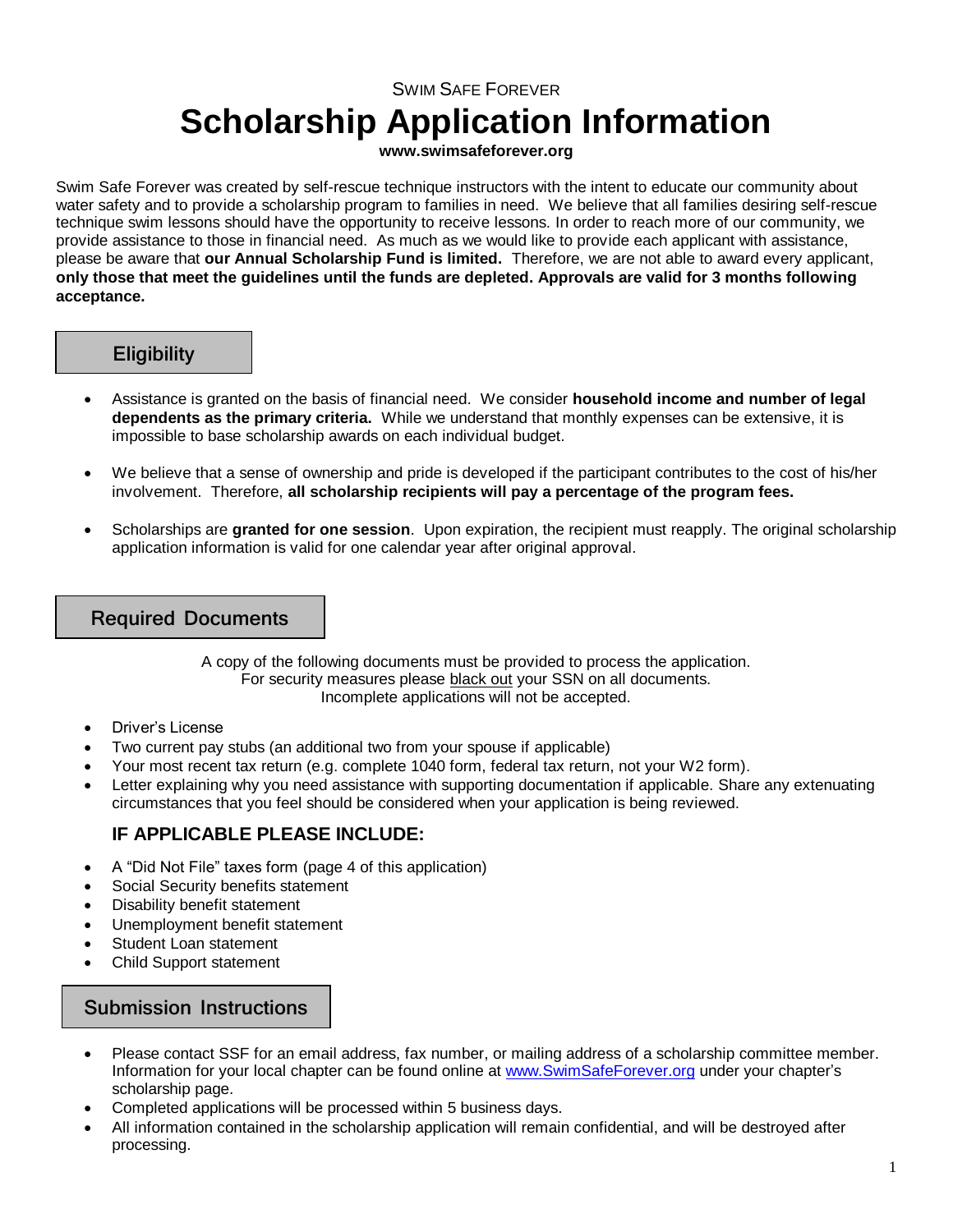### SWIM SAFE FOREVER

# **Scholarship Application**

**www.swimsafeforever.org**

| Last Name         | <b>First Name</b>                                |                      |                               | M.I. |
|-------------------|--------------------------------------------------|----------------------|-------------------------------|------|
| Date of Birth     | Is this scholarship<br>a renewal from this year? | $\Box$ YES           | $\Box$ no                     |      |
| Address           | City                                             |                      | <b>State</b>                  | Zip  |
| Home Phone Number | Alt. Phone Number                                | <b>Email Address</b> |                               |      |
|                   | <b>LEGAL DEPENDANTS</b>                          |                      |                               |      |
| <b>Name</b>       |                                                  | <b>Date of Birth</b> |                               |      |
| Spouse:           |                                                  |                      |                               |      |
| Children:         |                                                  |                      |                               |      |
|                   |                                                  |                      |                               |      |
|                   |                                                  |                      |                               |      |
|                   |                                                  |                      |                               |      |
|                   |                                                  |                      |                               |      |
|                   |                                                  |                      |                               |      |
|                   | <b>REQUESTING SCHOLARSHIP FOR:</b>               |                      |                               |      |
|                   |                                                  |                      | $M = 1$ . Ottoral and the set |      |

| Child's Name | Age | New Student or<br>Refresher |
|--------------|-----|-----------------------------|
|              |     |                             |
|              |     |                             |
|              |     |                             |

### **EMPLOYMENT INFORMATION**

| Employer:             | Phone:        |
|-----------------------|---------------|
| Occupation:           | Supervisor:   |
| Length of Employment: | Hours Weekly: |

Continued…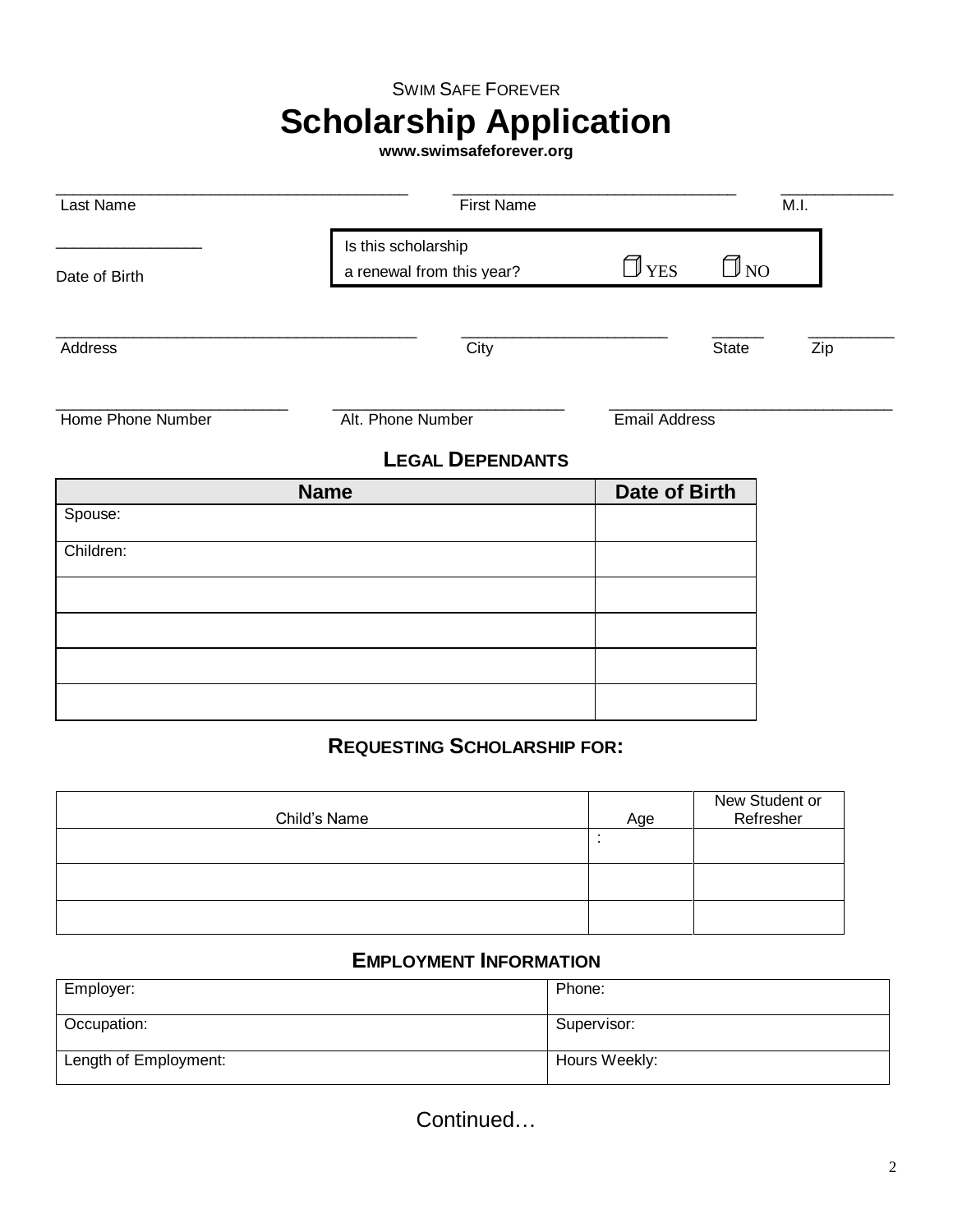## SWIM SAFE FOREVER **Scholarship Application**

**www.swimsafeforever.org**

### **SPOUSE'S EMPLOYMENT INFORMATION**

| Employer:             | Phone:        |
|-----------------------|---------------|
| Occupation:           | Supervisor:   |
| Length of Employment: | Hours Weekly: |

### **INCOME INFORMATION**

| 1) Total monthly income from employment (Amount Paid to you):                           |     |
|-----------------------------------------------------------------------------------------|-----|
| 2) Other income Paid to you (child support, public assistance,<br>student loans, etc.): |     |
| 3) Total monthly income before taxes (Add lines 1 & 2 above):                           |     |
| Have you ever received a scholarship from Swim Safe Forever?                            | YES |

### **PLEASE READ THE FOLLOWING AND SIGN BELOW:**

I hereby certify that the information in this application is true, accurate and complete to the best of my knowledge. I am aware that it is my responsibility to notify Swim Safe Forever in writing of any change in the information supplied on this application, as it may affect my eligibility for financial assistance. I understand that every part of this application must be completed and that I must provide adequate proof on income in order for my application to be processed. I understand that incomplete applications cannot be processed.

| <b>Signature of Applicant</b> | Date |
|-------------------------------|------|
|                               |      |

**Printed Name of Applicant**

**Signature of Spouse Date** 

**Printed Name of Spouse**